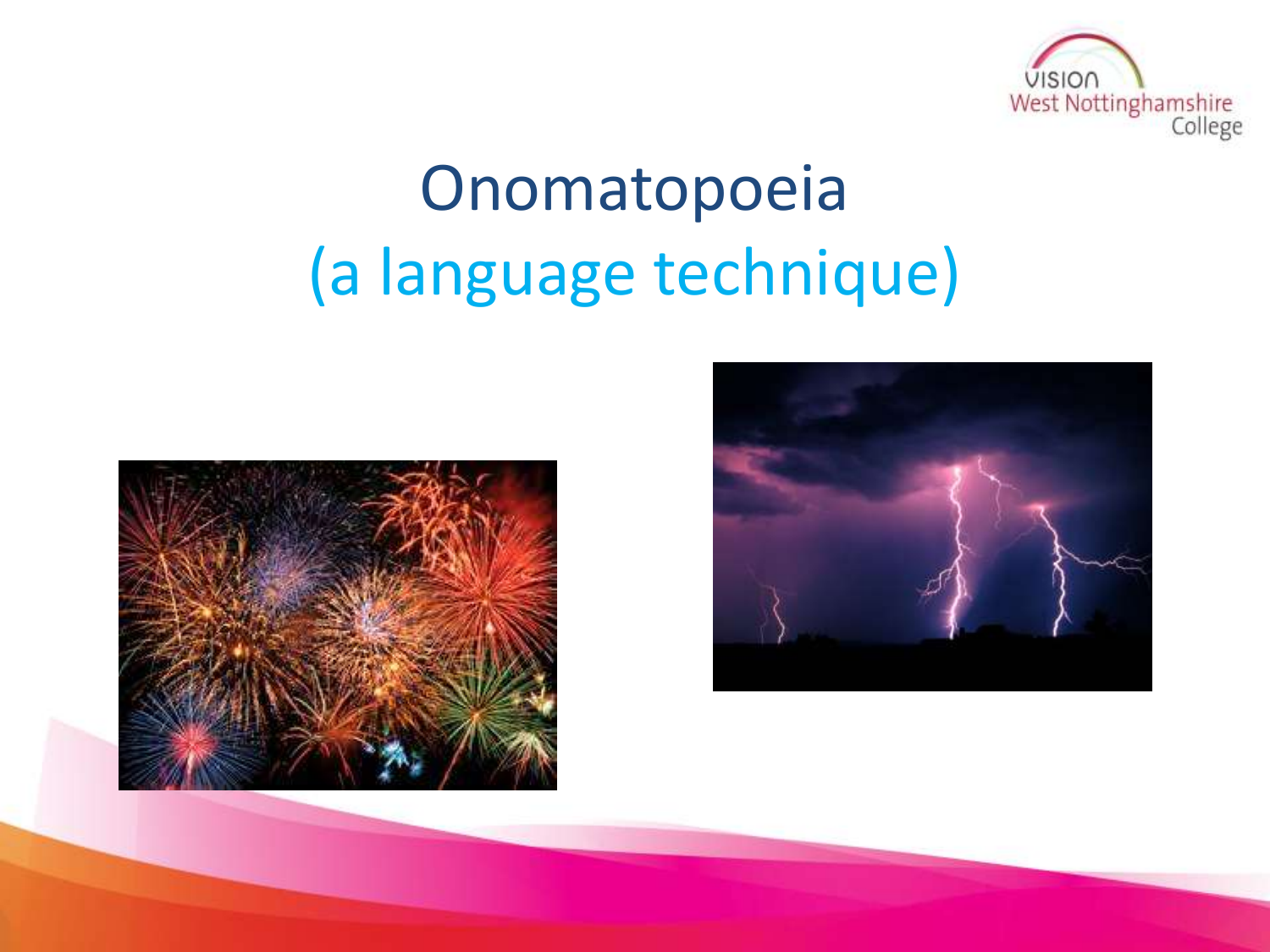### Introduction



The purpose of this PowerPoint is to introduce the use of onomatopoeia as a language technique.

By the end of this PowerPoint you will have the knowledge and understanding of how to identify the technique within a range of texts.

**When completing any form of writing activity for functional skills, try to apply the technique you've learned.**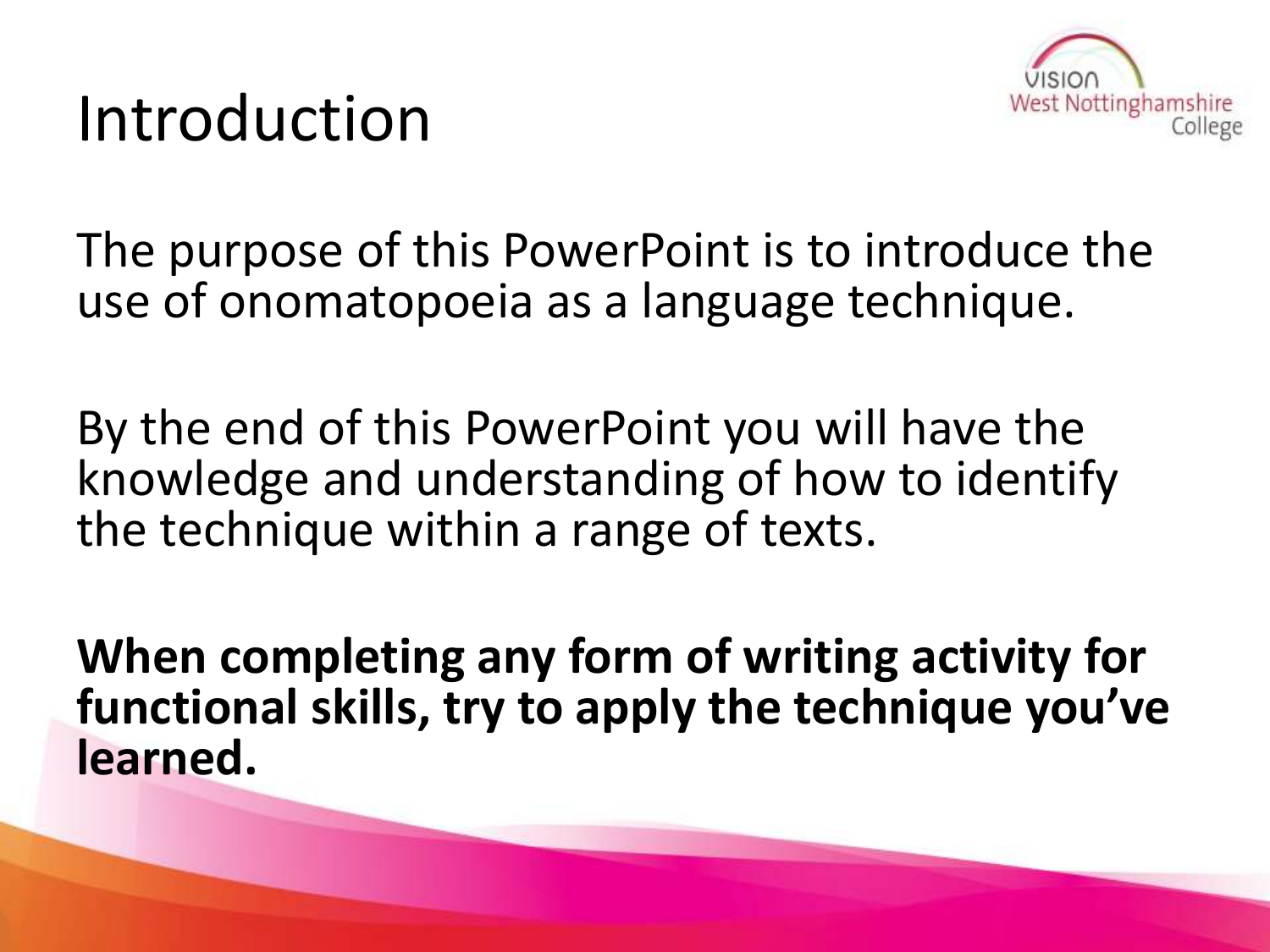### Learning outcomes



- To define the term 'onomatopoeia'
- To develop knowledge and understanding of the language technique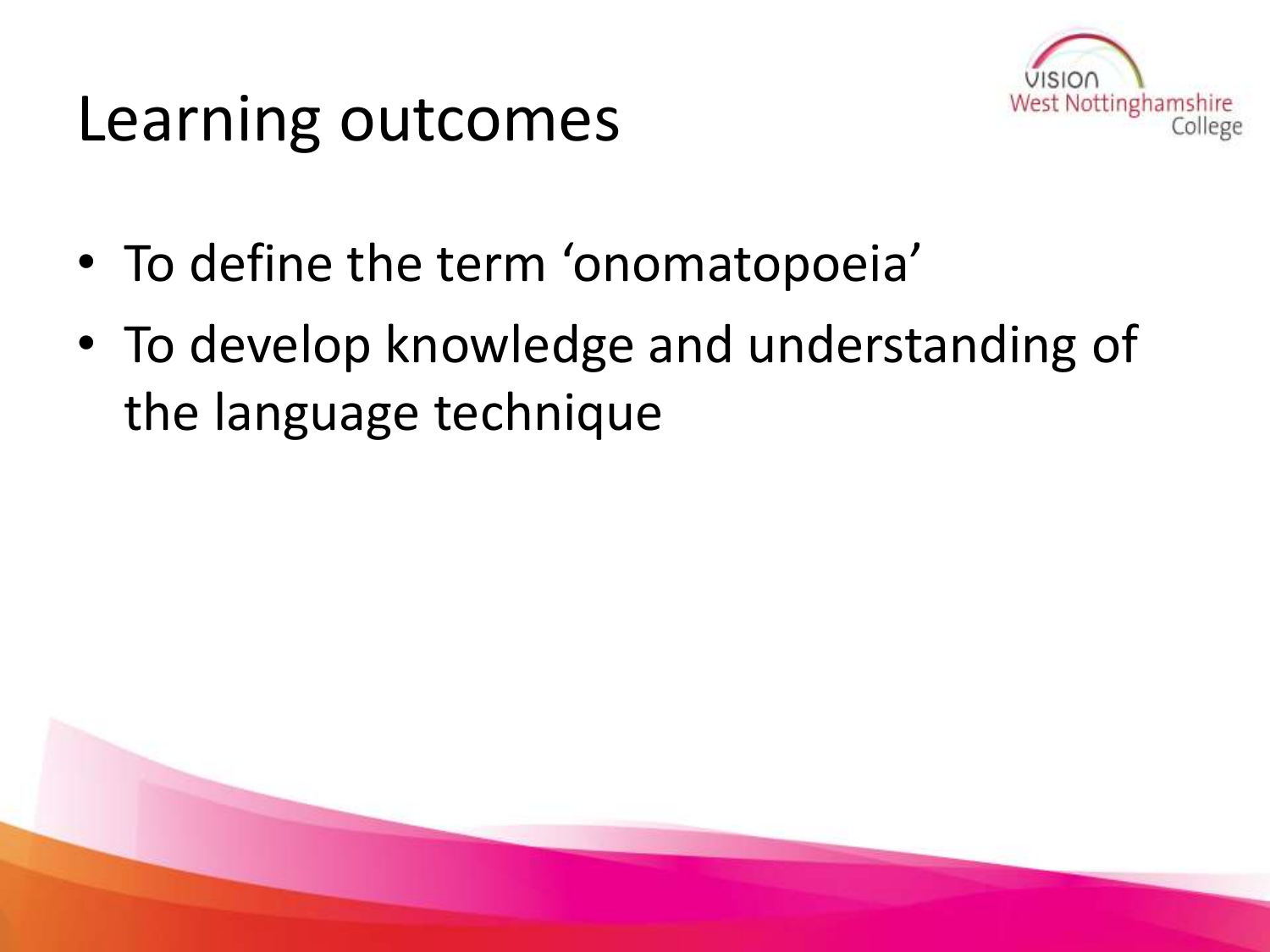#### What do you already know? Onomatopoeia



#### *Write down what you already know and understanding by the term 'onomatopoeia'.*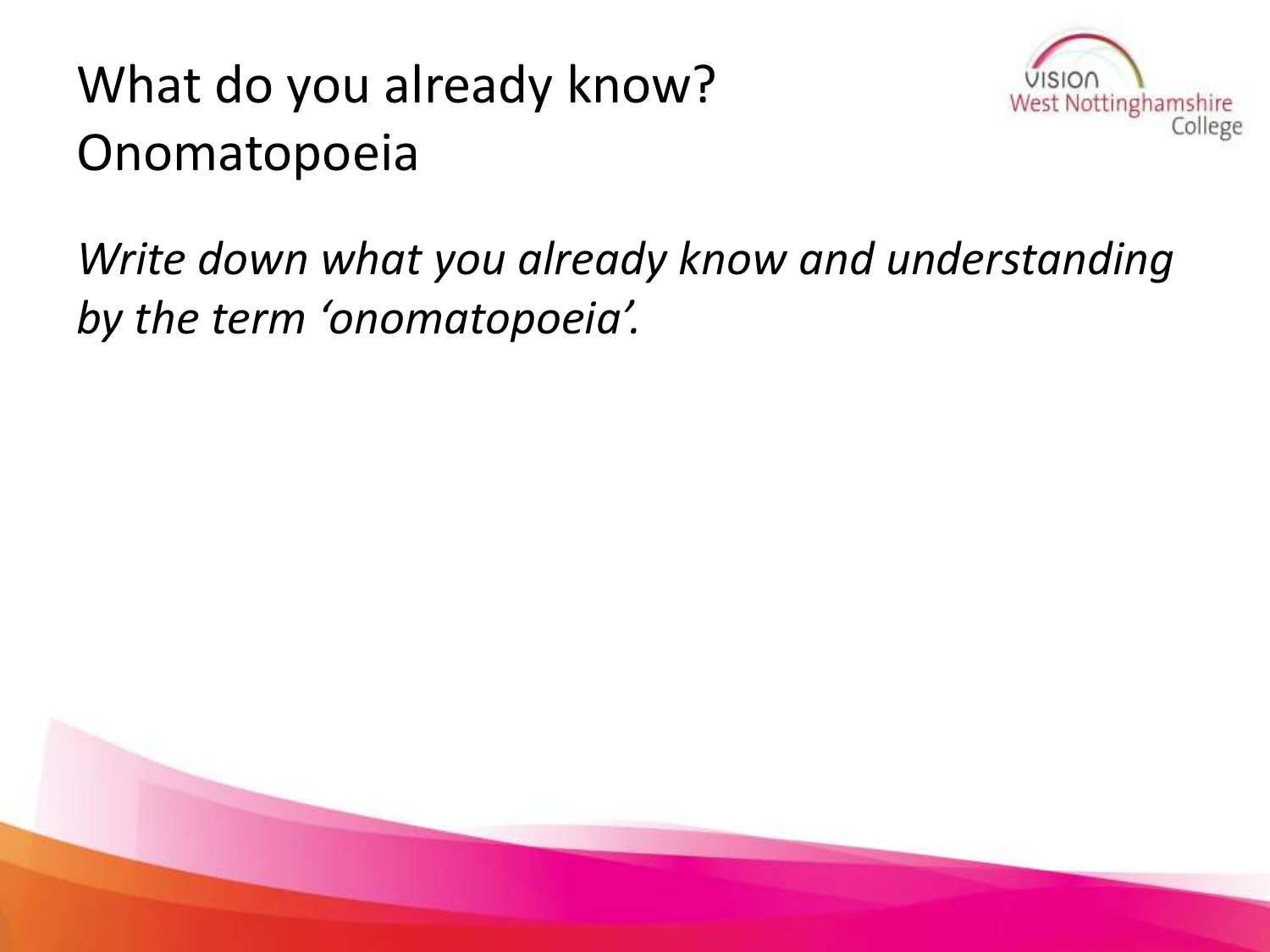# Definition



#### A word that imitates a natural sound it represents.

For example, a dog **barks**, a cat **purrs**



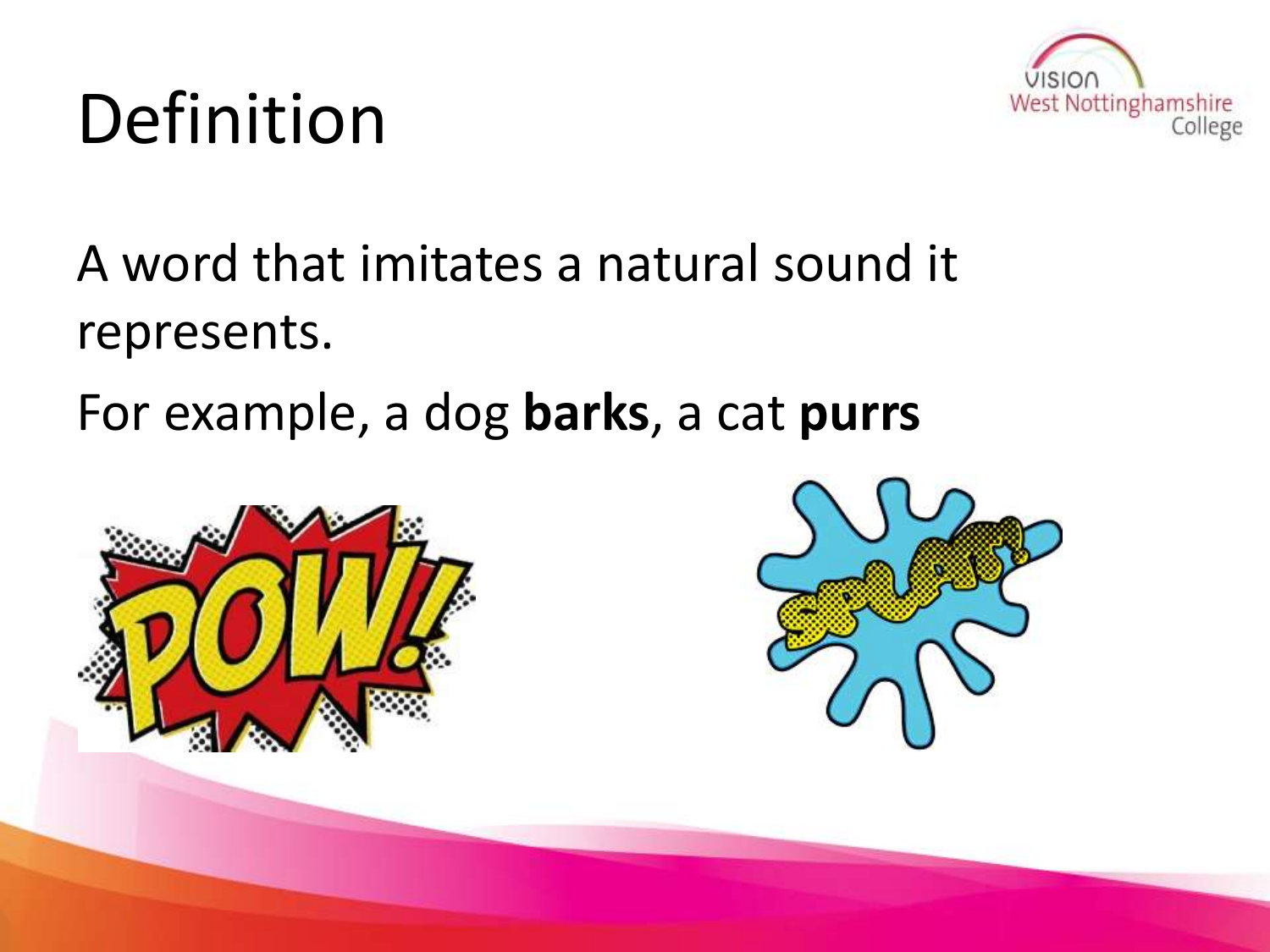

### Simple examples

The **hum** of the bees. The **tweet** of a bird. The **oink** of the pig.



### The **pop** of the balloon. The **drip** of a tap.

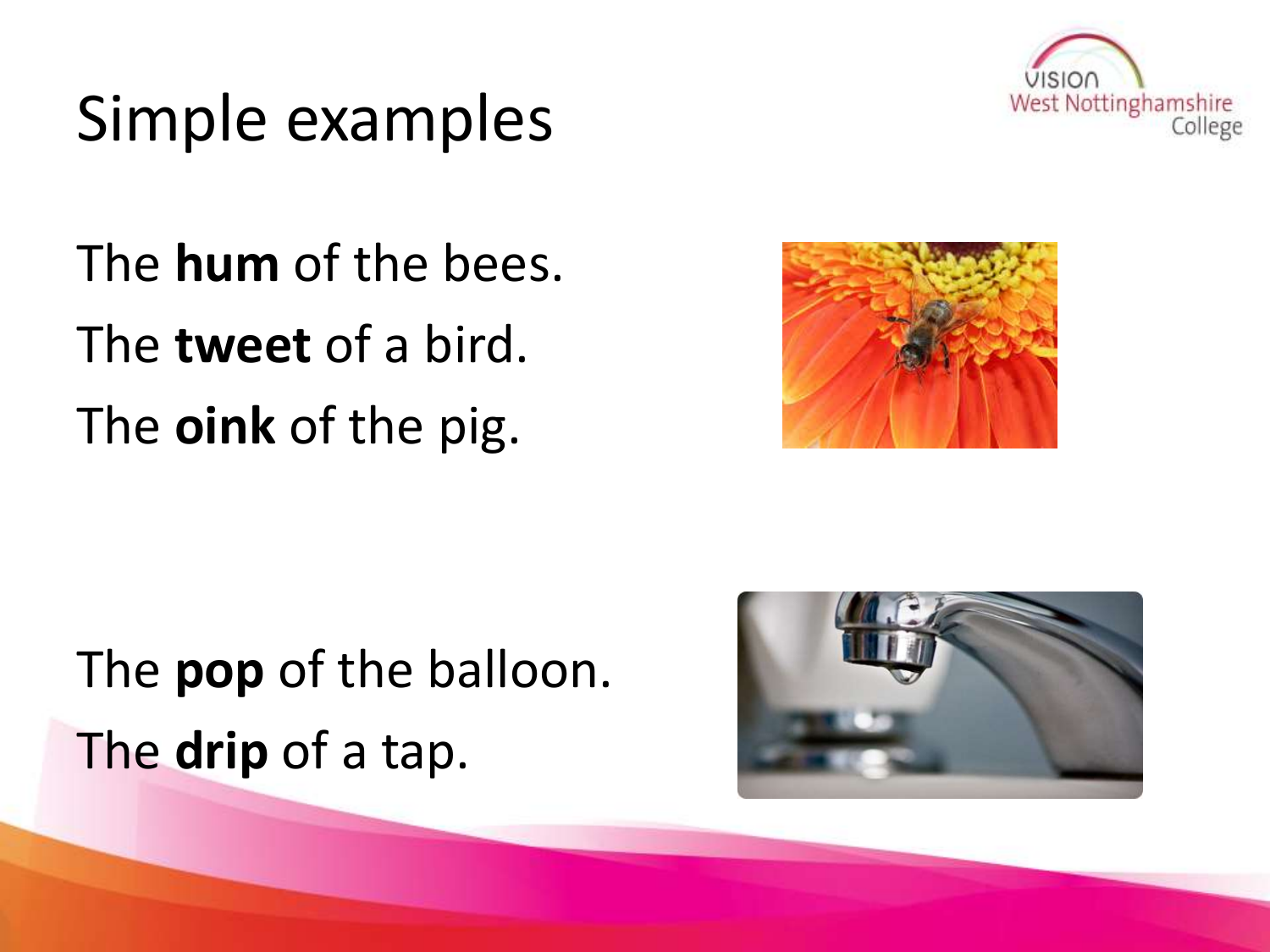# Further examples of onomatopoeia



#### **Identify the key word in each example.**

- The sack fell into the river with a splash.
- The books fell on the table with a loud thump.
- He looked at the roaring sky.
- The rustling leaves kept me awake.

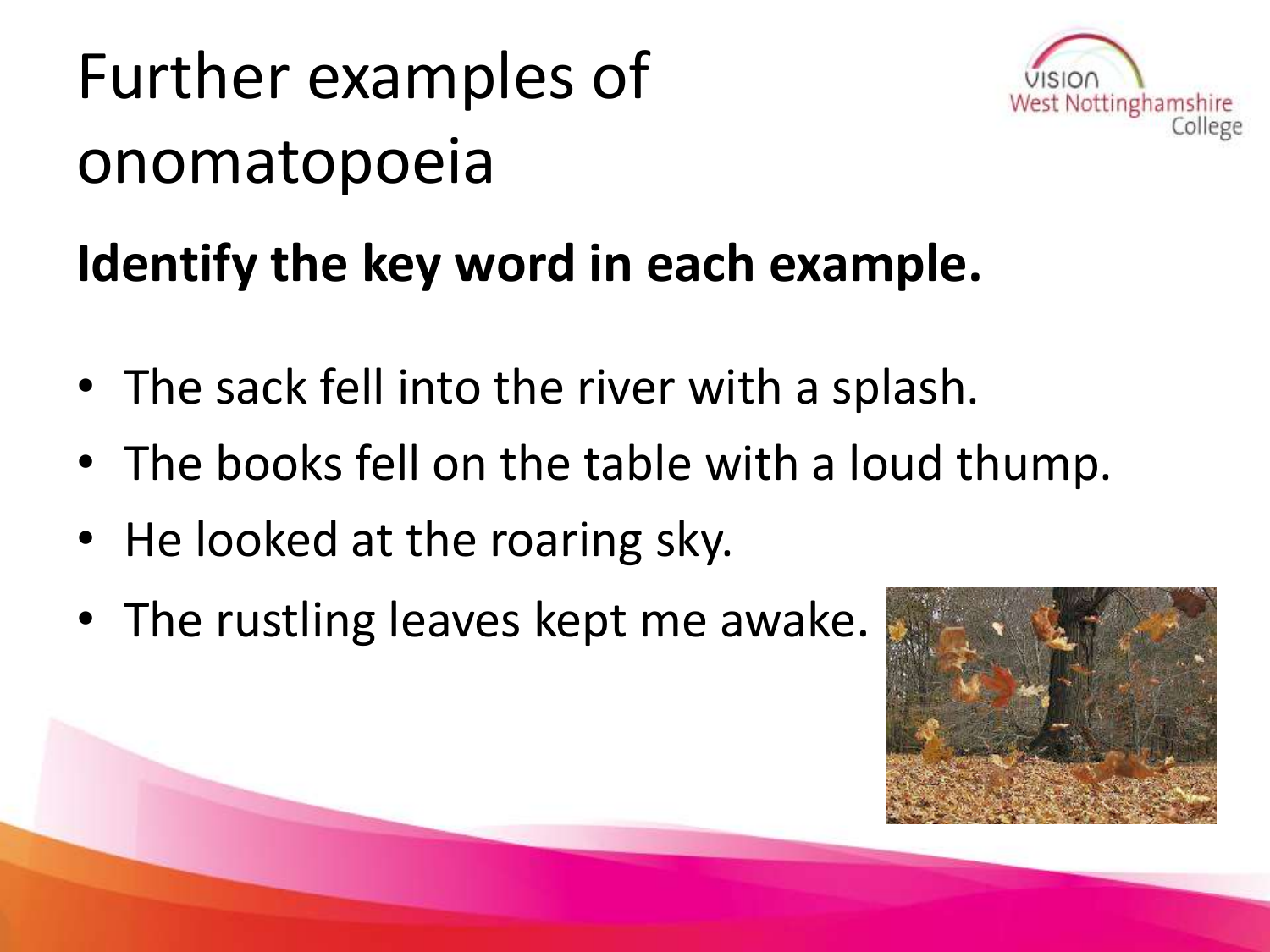



### *"The stream flows in the forest." "The gushing stream flows in the forest."*

The reader is drawn to hear the sound of a "gushing stream" which makes the expression more effective.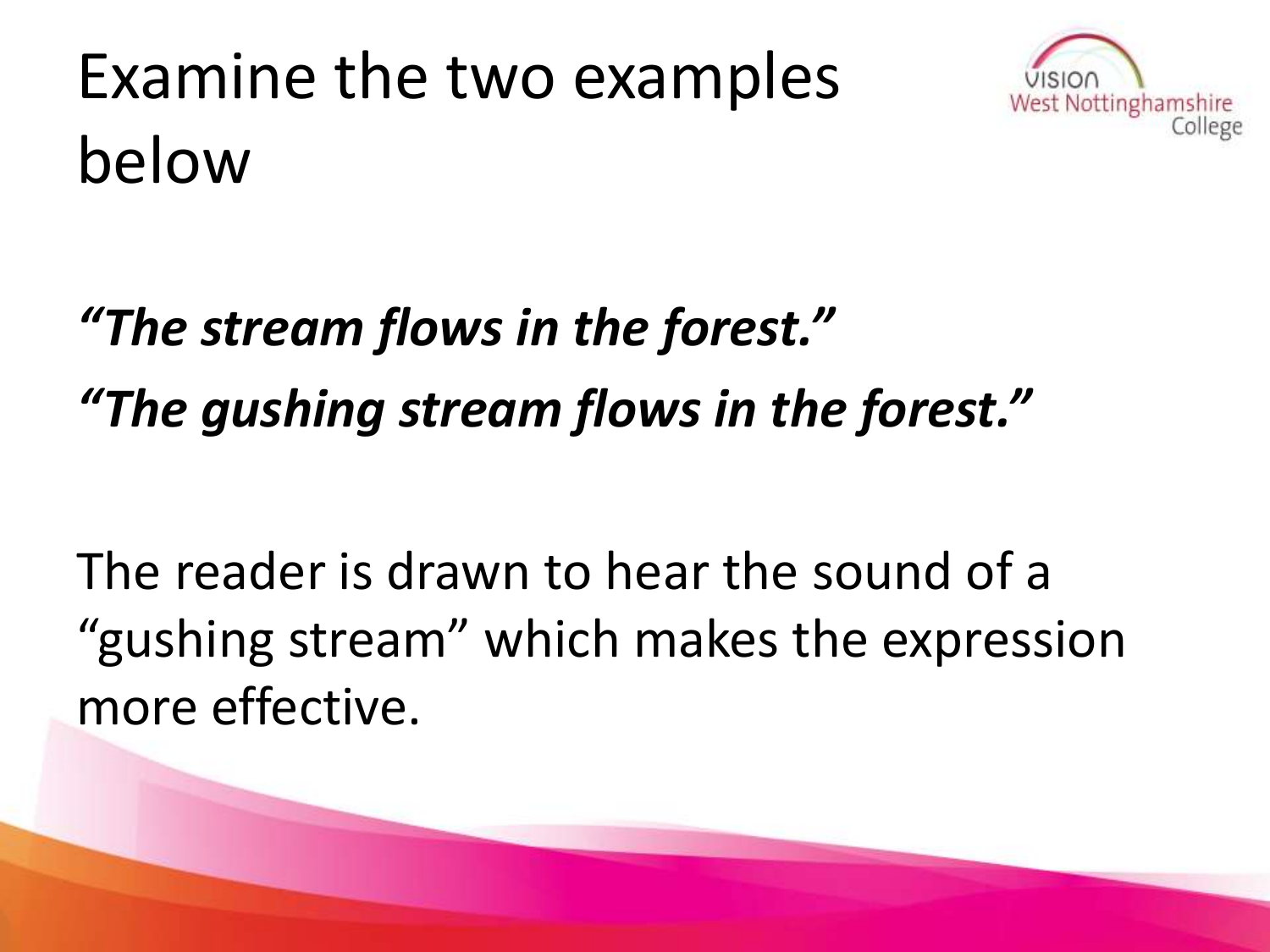

### Human voice sounds

- Blurt
- Chatter
- Giggle
- Growl
- Whisper
- Murmur





#### **Can you name any others?**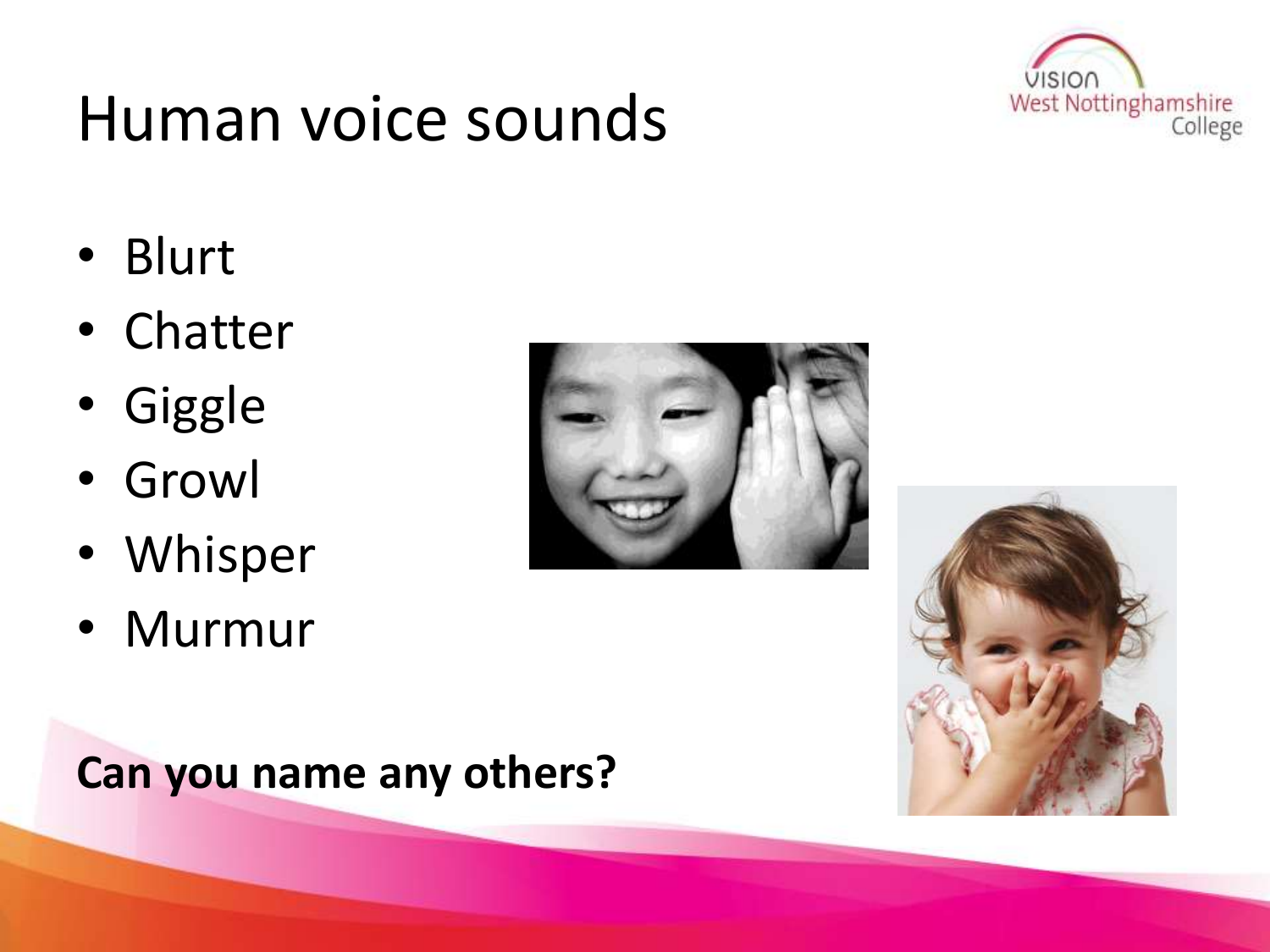### Alfred Lord Tennyson's, Come down, O Maid



#### **Identify the word from each line symbolising onomatopoeia.**

*'The moan of doves in immemorial elms, And murmuring of innumerable bees.'*

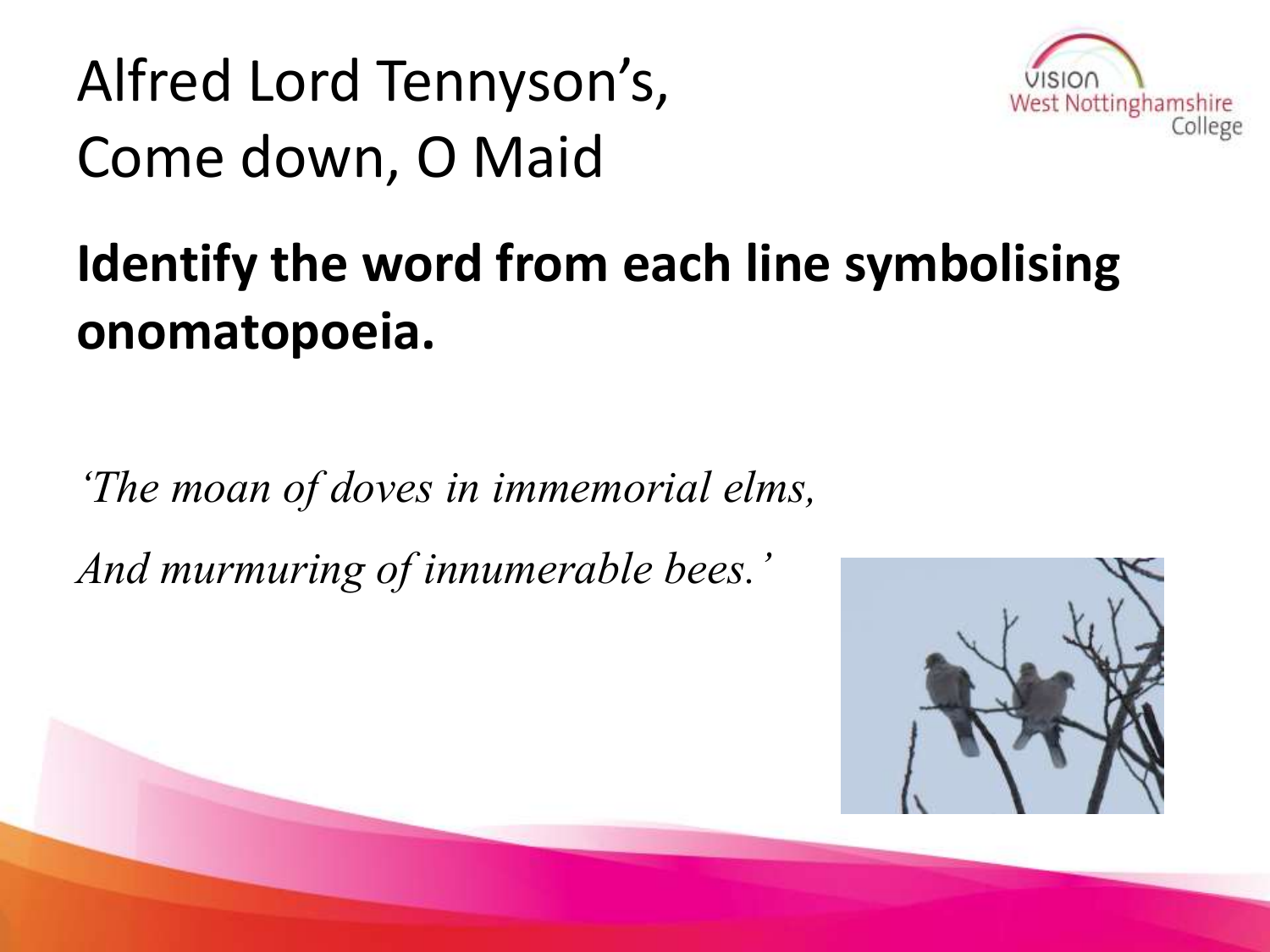



#### **Can you identify two examples of onomatopoeia from the passage below?**

Once upon a midnight dreary, while I pondered, weak and weary, Over many a quaint and curious volume of forgotten lore, While I nodded, nearly napping, suddenly there came a tapping, As of some one gently rapping, rapping at my chamber door. "'Tis some visiter," I muttered, "tapping at my chamber door — Only this, and nothing more."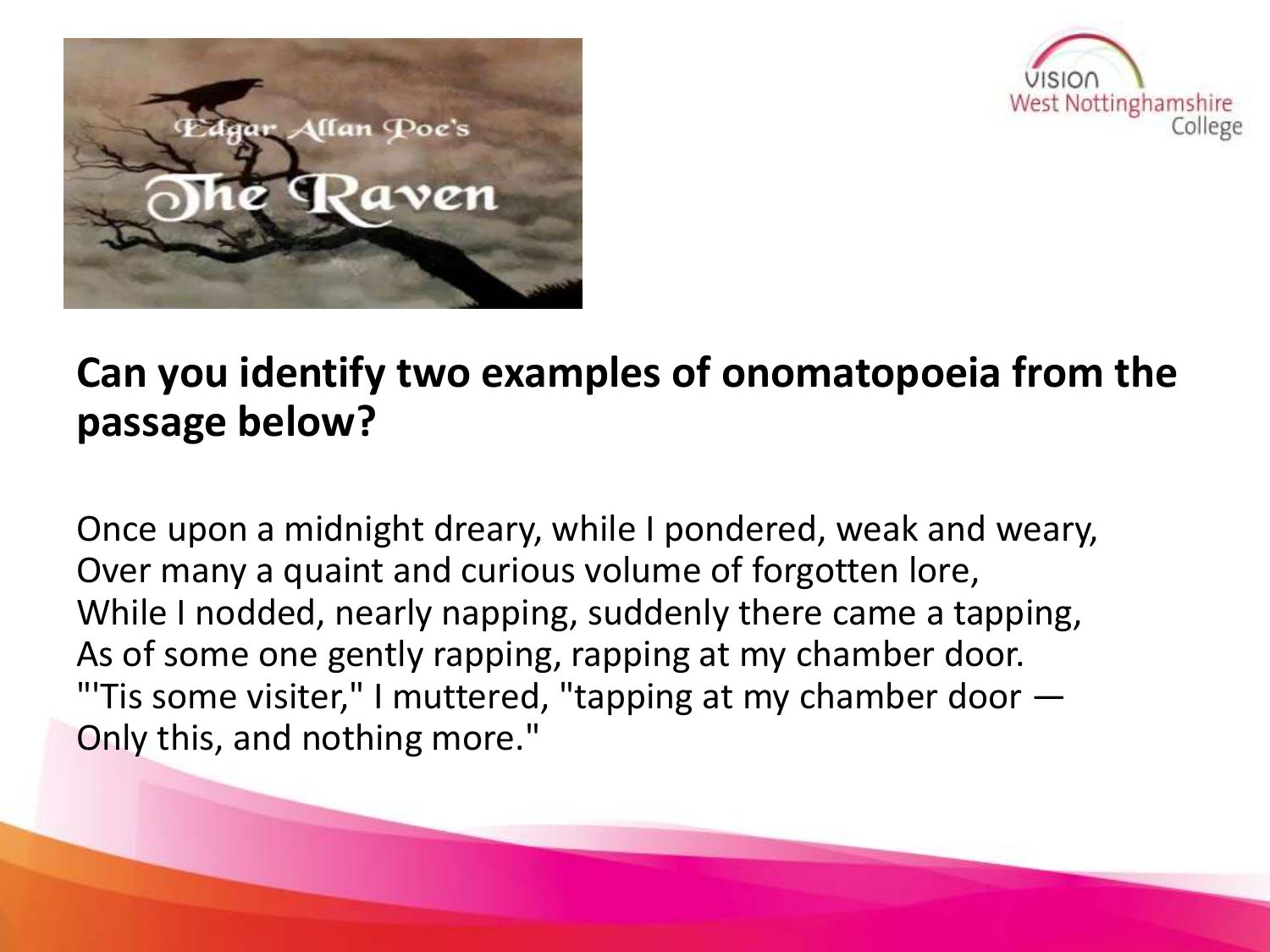



#### Refer to the City & Guilds practice test paper, **Noisy Office**, Level 2

#### **Question 2**

*Identify two language techniques that make the article more effective and provide an example of each from the text.*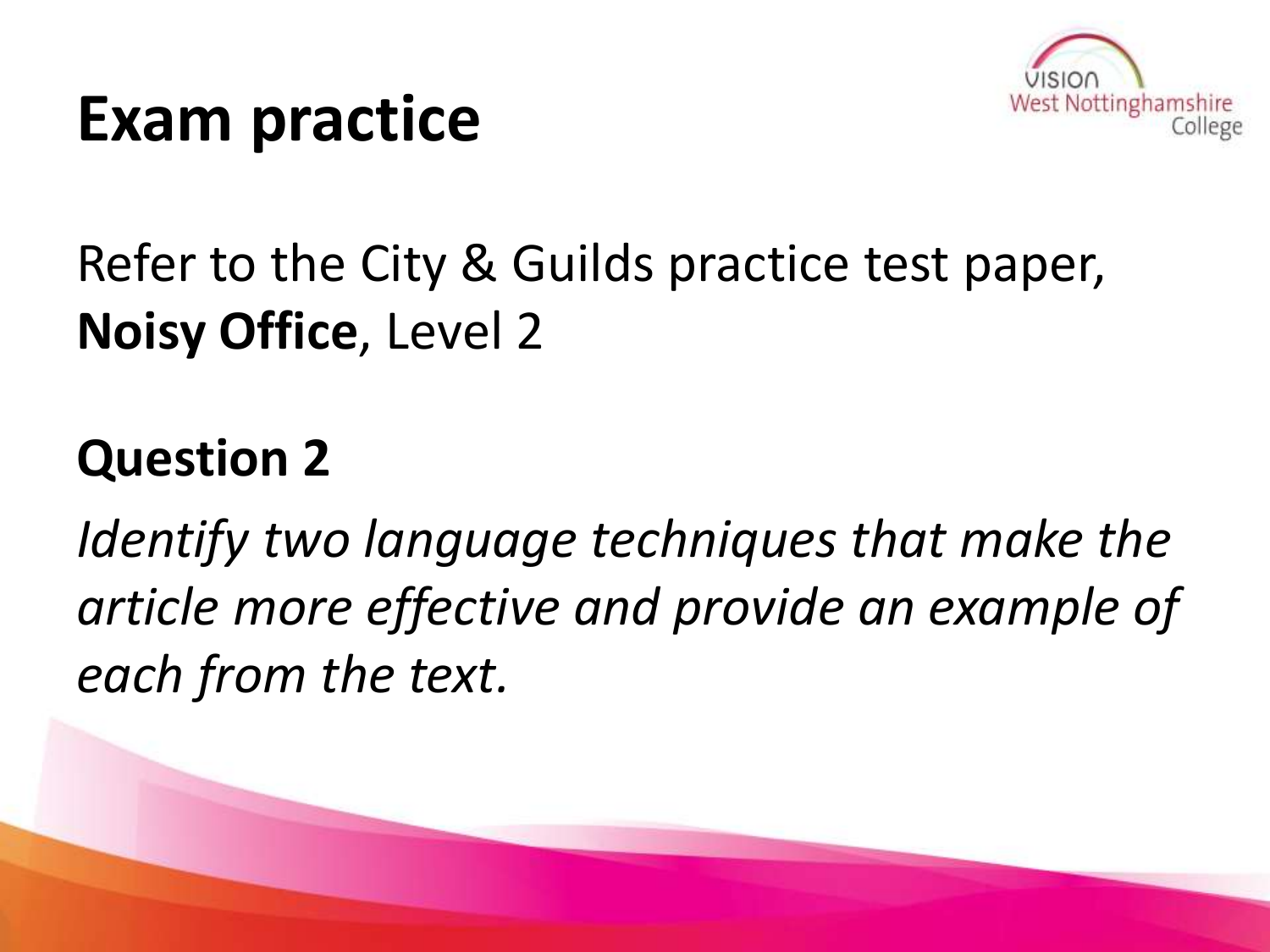### **Further exam practice Question 5**



#### Refer to the City & Guilds practice test paper, **Noisy Office**, Level 2

Can you identify two language techniques used in the quote below?

*"Whispering can create a climate of solitude, secrecy and suspicion, even fuelling paranoia, but a noisier office means that you can chat without having to whisper."*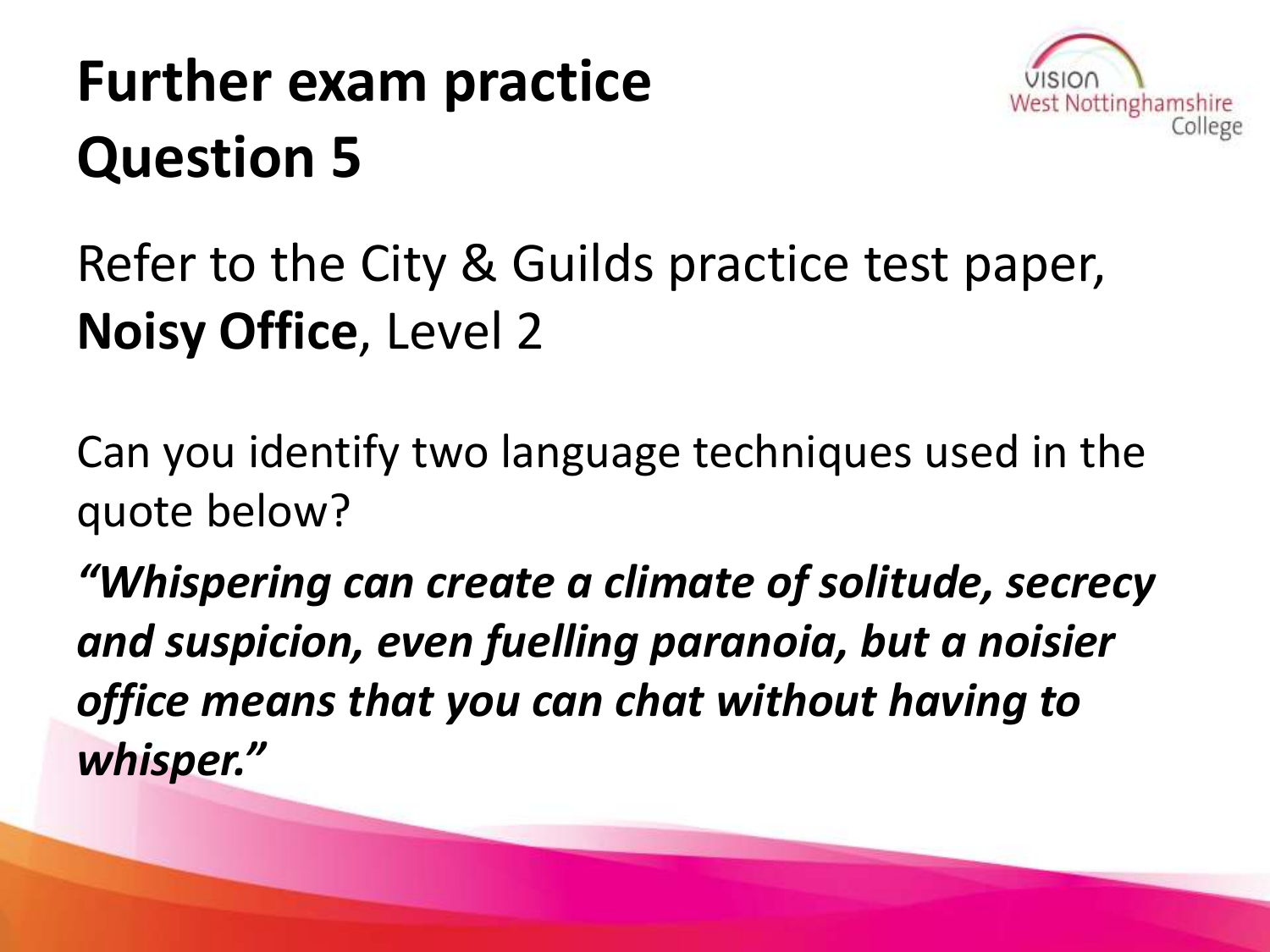

### Exam practice **answers**

#### Q2 **Onomatopoeia**

Title: Ring, Bang, Clatter

### **Rule of Three** Ring, Bang, Clatter

#### **Hyperbole**

Churn out documents all day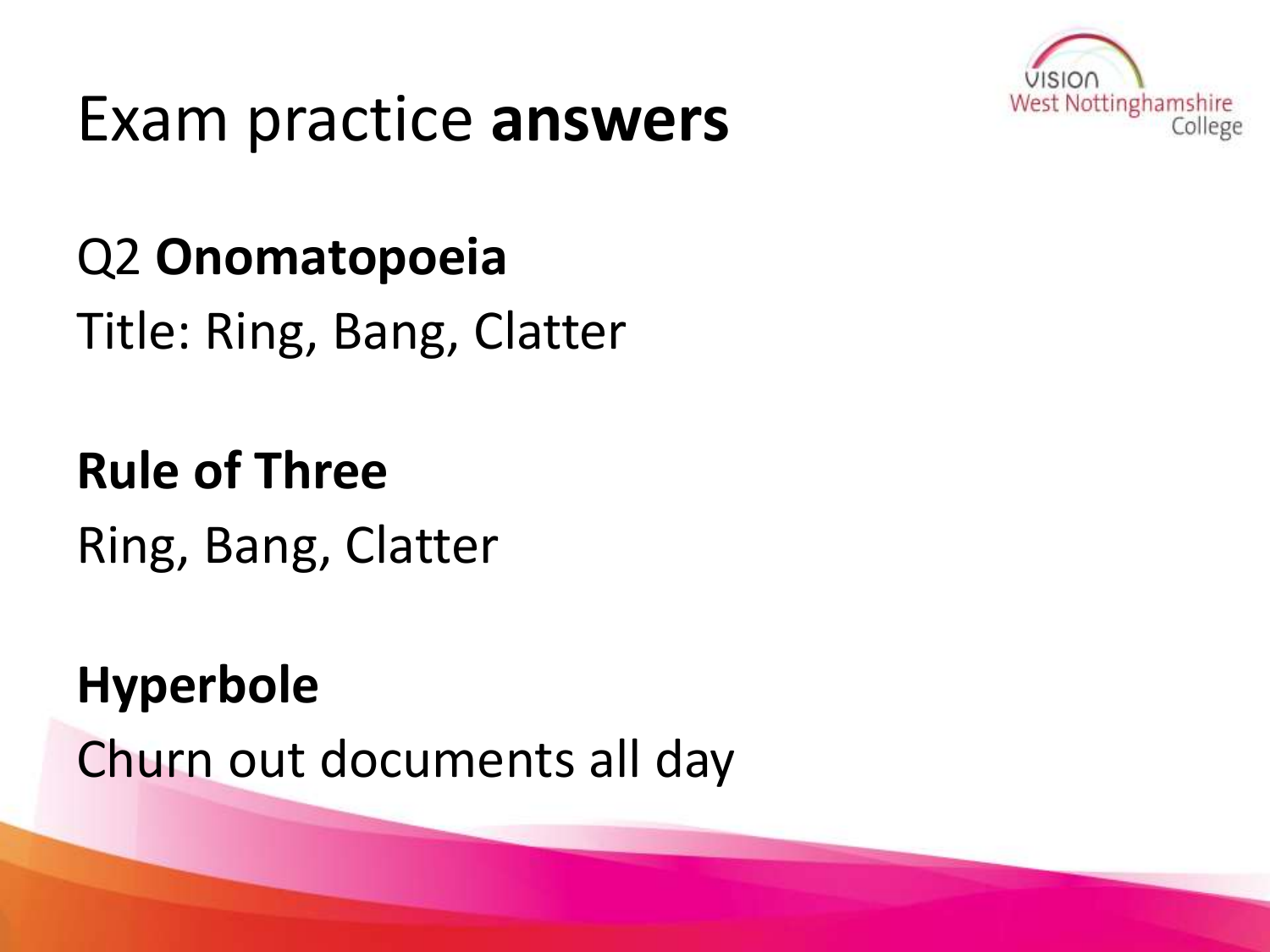### Exam practice **answers**



#### Question 5

*"Whispering can create a climate of solitude, secrecy and suspicion, even fuelling paranoia, but a noisier office means that you can chat without having to whisper."*

**Whisper** – onomatopoeia

**Solitude, secrecy and suspicion** – rule of three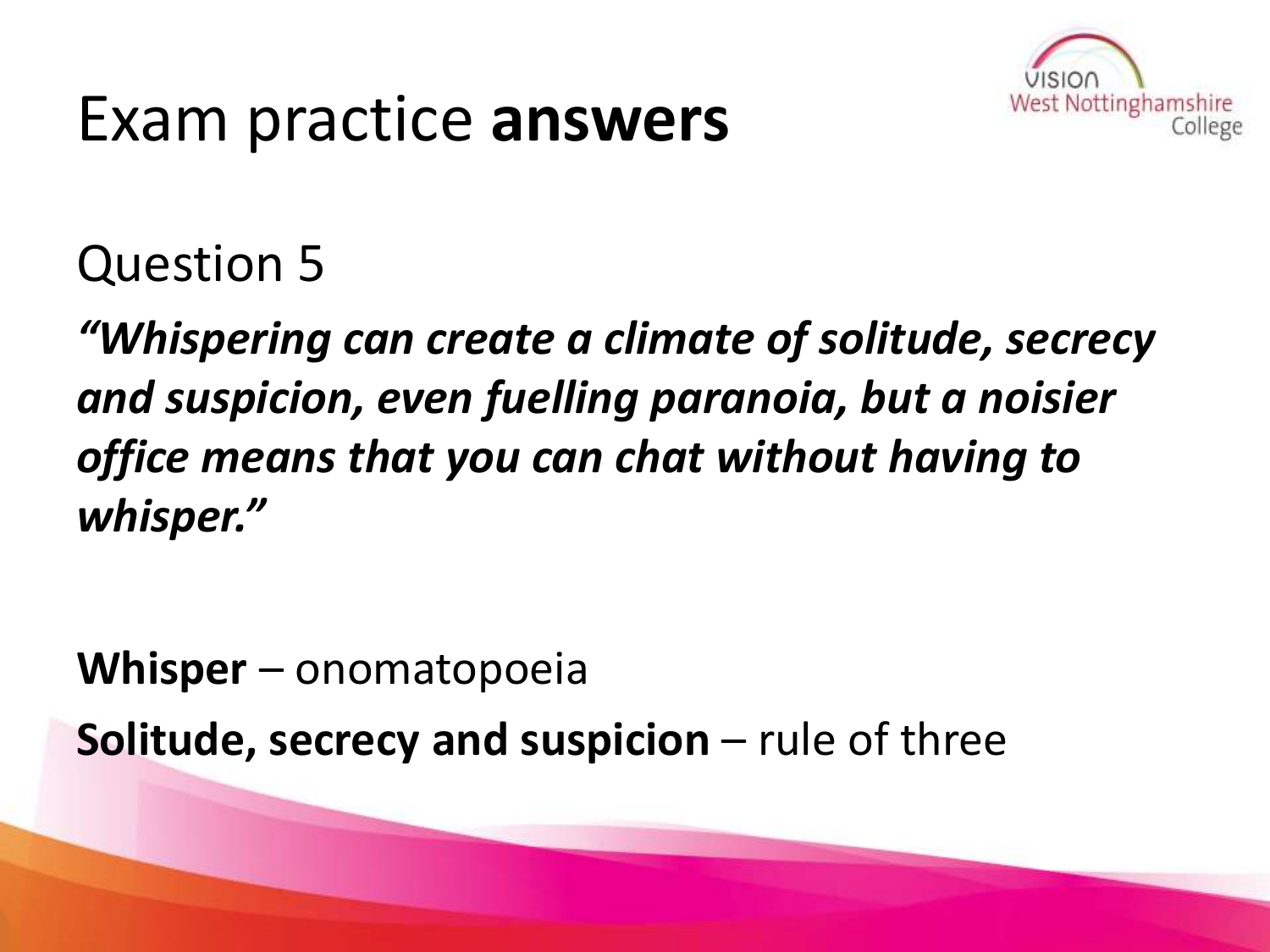## Common examples **(answers)**



- The sack fell into the river with a **splash**.
- The books fell on the table with a loud **thump**.
- He looked at the **roaring** sky.
- The **rustling** leaves kept me awake.